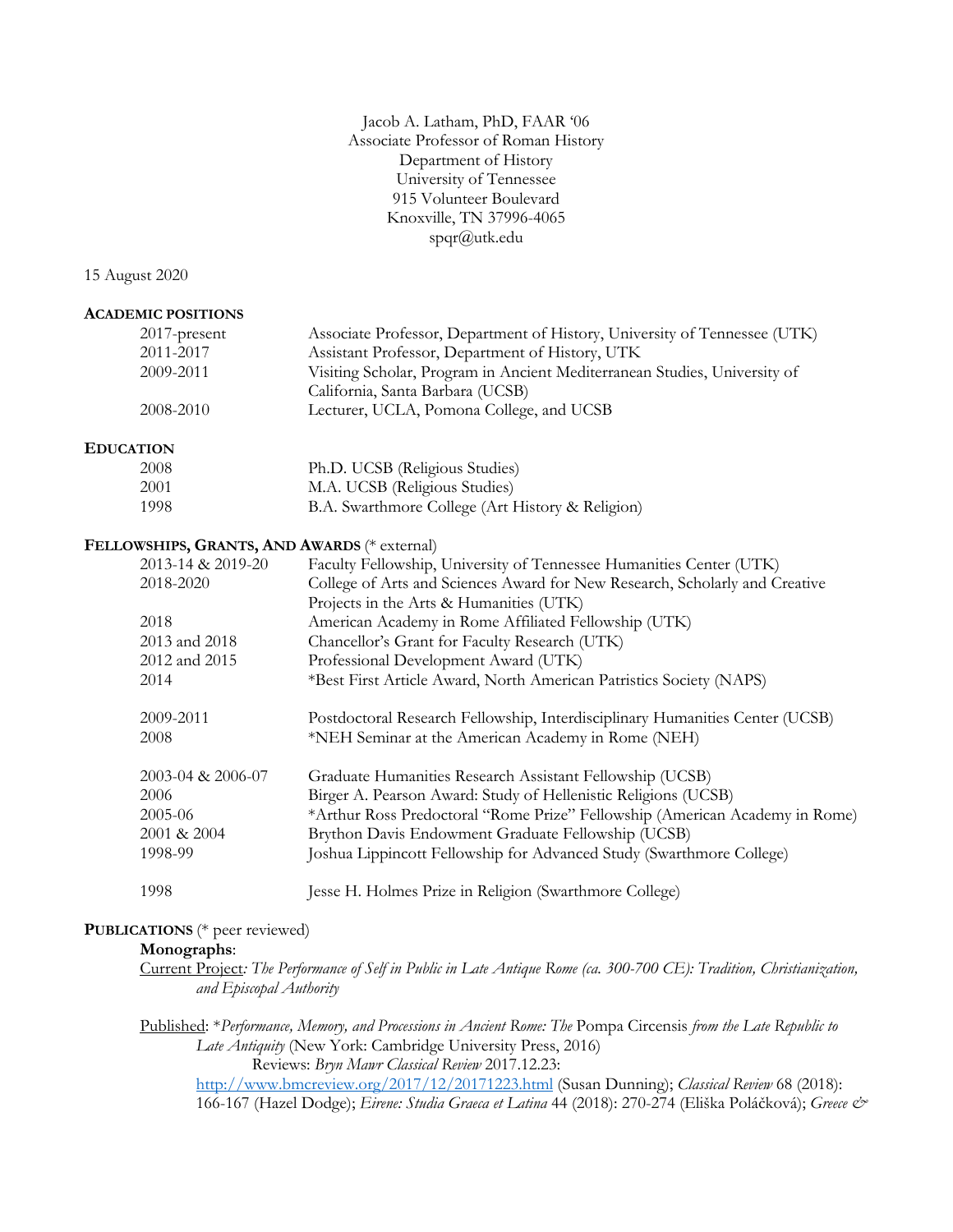*Rome* 64.2 (2017): 202-203 (Lucy Grig); *Historische Zeitschrift* 306 (2018): 171-173 (Karl-Joachim Hölkeskamp); *Journal of Roman Studies* 108 (2018): 213-215 (Maggie Popkin)

## **Articles:**

- Under Review: \*"The Future of the Past: Fabius Pictor (and Dionysios of Halicarnassos) on the *Pompa Circensis* (FRHist Q. Fabius Pictor F15 = Dion. Hal. *Ant*. *Rom*. 7.70-72)," in *Future Thinking in Roman Culture: New Approaches to History, Memory, and Cognition*, edited by Maggie Popkin and Diana Ng (New York: Routledge, 2021): (submitted to editors)
- "The Sensorium of Metroac Processions in Rome: Performing a SenseScape of Affect," in *RomeScapes: City of Senses*, edited by Eleanor Betts and Jeff Veitch (Rome: Edizioni Quasar, 2021): submitted to editors
- In Press: \*"Roman Strategies of Ritualization and the Performance of the *Pompa Circensis*," in *Data Science, Human Science, and Ancient Gods: Conversations in Theory and Method*, edited by Sandra Blakely and Megan Daniels (Atlanta, GA: Lockwood, 2021): in press (copy-editing)
- "'Bring Out Yer Dead': An Ancient Mediterranean Funerary Koine in the Street and at the Tomb and its Christian Dialects," in *Death and Rebirth in Late Antiquity*, edited by Lee Jefferson (Lanham, MD: Lexington Books, forthcoming 2021): in press (copy-editing)
- "Sacred Spaces and Places," in *A Cultural History of Religion in the West in Antiquity*, edited by Susan Graham (New York: Bloomsbury, forthcoming 2020): in press (copy-editing)
- \*"Rolling Out the Red Carpet, Roman-Style: The Arrival at Rome from Constantine to Charlemagne," in *Reconsidering the Renewal of Rome after Antiquity*, edited by Gregor Kalas and Ann Van Dijk (Amsterdam: Amsterdam University Press, 2020): in press (copy-editing)
- \*"*Tensa* or Triumphal Chariot? The Iconography of (Some) Empty Chariots on Roman Imperial Coins," in *Emperors in Images, Architecture, and Ritual: Augustus to Faustina*, Selected Papers on Ancient Art and Architecture 5, edited by Francesco de Angelis (Boston, MA: Archaeological Institute of America, forthcoming 2020): 1-16 (awaiting final publication)
- Published: "Ritual and the Christianization of Urban Space," in *The Oxford Handbook of Early Christian Ritual*, edited by Risto Uro, Juliette Day, Richard DeMaris, and Rikard Roitto (Oxford: Oxford University Press, 2018): 684-702
- \*"*Adventus*, *Occursus*, and the Christianization of Rome in Late Antiquity," *Papers Presented at the Seventeenth International Conference on Patristic Studies held in Oxford 2015, Volume 18: Liturgica and Tractatus Symboli, Orientalia, Critica et Philologica, Historica*, Studia Patristica 92, edited by Markus Vinzent (Leuven: Peeters, 2017), 397-409
- \*"Roman Rhetoric, Metroac Representation: Texts, Artifacts, and the Cult of Magna Mater in Rome and Ostia," *Memoirs of the American Academy in Rome* 59/60 (2014/2015 [2016]): 51-80
- "Representing Ritual, Christianizing the *Pompa Circensis*: Imperial Spectacle at Rome in a Christianizing Empire," in *The Art of Empire: Christian Art in its Imperial Context*, edited by Lee Jefferson and Robin Jensen (Fortress Press, 2015), 197-224
- \*"Inventing Gregory 'the Great': Memory, Authority, and the Afterlives of the *Letania Septiformis*," *Church History* 84 (2015): 1-31
- \*"Performing Theology: Imagining the Gods in the *Pompa Circensis*," *History of Religions* 54 (2015): 288-317
- \*"Battling Bishops, the Roman Aristocracy, and the Contestation of Space in Late Antique Rome," in *Religious Competition in the Third Century CE: Jews, Christians, and the Greco-Roman World*, edited by Jordan Rosenblum, Lily Vuong, and Nathaniel DesRosiers (Göttingen: Vandenhoeck and Ruprecht, 2014), 126-137
- \*"'Fabulous Clap-Trap': The Cult of Magna Mater and Literary Constructions of the *Galli* at Rome from the Late Republic to Late Antiquity," *Journal of Religion* 92 (2012): 84-122
- \*"From Literal to Spiritual Soldiers of Christ: Disputed Episcopal Elections and the Advent of Christian Processions in Late Antique Rome," *Church History* 81 (2012): 298-327

---------- NAPS Best First Article Award ----------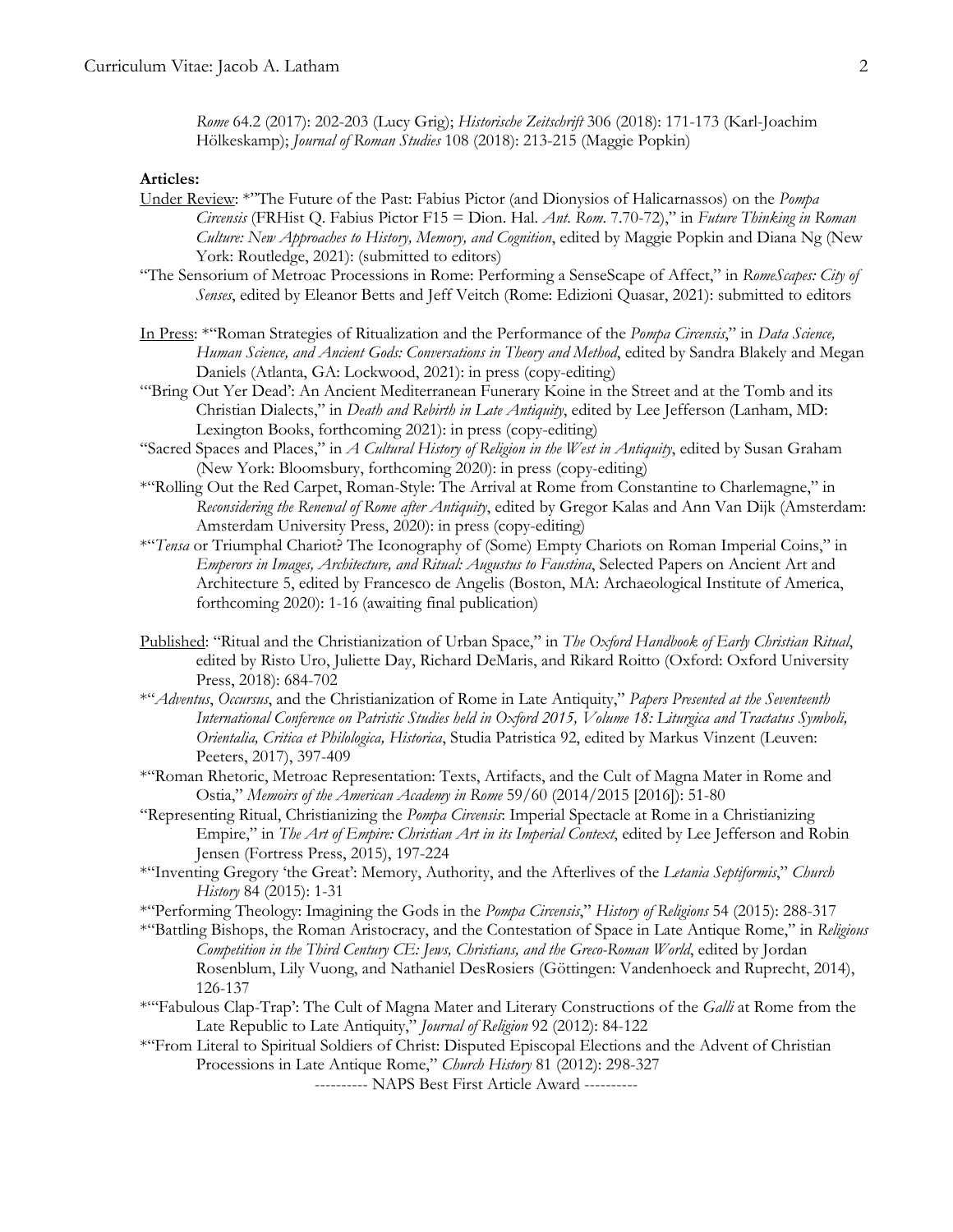- \*"The Making of a Papal Rome: Gregory I and the *Letania Septiformis*," in *The Power of Religion in Late Antiquity*, edited by Andrew Cain and Noel Lenski (Burlington, VT: Ashgate, 2009), 293-304
- \*"The City and the Subject: Benjamin on Language, Materiality, and Subjectivity," *Epoché: University of California Journal for the Study of Religion* 24 (2006): 49-67

#### **Encyclopedia Essays and Dictionary Entries:**

- In Press: "Processions," in *Brill Encyclopedia of Early Christianity*, edited by David Hunter, Paul J.J. van Geest, and Bert Jan Lietaert Peerholte (Leiden: Brill, 2019): 5,000 words, in press
- Published: \*"Processions," in *The Oxford Classical Dictionary, Fifth Digital Edition* (Oxford: Oxford University Press, 2020): 3,500 words, https://oxfordre.com/classics or DOI: 10.1093/acrefore/9780199381135.013.5345
- "Attis," "Circus," "Collegia," "Di Manes," "Numen," and "Quirinus," in *Routledge Encyclopedia of Ancient Mediterranean Religions*, edited by Eric Orlin with Lisbeth Fried, Jennifer Knust, Michael Satlow, and Michael Pregill (New York: Routledge Press, 2016): 150-250 words
- "Conrad I," "Decius," "Egbert," "John the Baptist," "Kent," "Lateran Councils," "Latin Empire," "Mercia," "Olaf I Tryggvason," "Pelagius," and "Sigismund, Holy Roman Emperor," in *ABC-Clio World History: Ancient and Medieval Eras* (Santa Barbara, CA: ABC-Clio, 2005): 800-1000 words, http://www.ancienthistory.abc-clio.com

# **Reviews and Notes**:

- Forthcoming: Review: "Rebecca Falcasantos, *Constantinople: Ritual, Violence, and Memory in the Making of a Christian Imperial Capital*, Christianity in Late Antiquity series. Pp. xii+221. \$95.00. (Oakland: University of California Press, 2020)," *Journal of Early Christian Studies* 29 (2021)
- Review: "Françoise Van Haeperen, *Étrangère et ancestrale: le mère des dieux dans le monde romain* (Les Conférences de l'École pratique des Hautes Études 12. Paris: Les Editions du Cerf, 2019. Pp. 206. ISBN 978-2- 204-13572-6. €16.00," *Journal of Roman Studies* 110 (2020)
- In Press: Review: "Christianization and Commonwealth in Early Medieval Europe: A Ritual Interpretation. By Nathan J. Ristuccia. Oxford, UK (New York, NY): Oxford University Press, 2018. Pp. xi + 260. \$100.00," *Religious Studies Review* 46 (2020): submitted to editor
- Published: Review: "*Rome's Holy Mountain: The Capitoline Hill in Late Antiquity*. By Jason Moralee. Oxford Studies in Late Antiquity. New York: Oxford University Press, 2018. xxv + 278. \$74.00 cloth," *Church History* 88 (2019): 179-180
- Review: "Fritz Graf, *Roman Festivals in the Greek East: From the Early Empire to the Middle Byzantine Era*, Greek Culture in the Roman World. Pp. xvi + 363. (New York: Cambridge University Press, 2015)," *Journal of Early Christian Studies* 26 (2018): 326-327
- Review: "M. Salzman, M. Sághy and R. Lizzi Testa (eds.), *Pagans and Christians in late antique Rome: conflict, competition, and coexistence in the fourth century*. Cambridge/New York: Cambridge University Press, 2016. Pp. xv + 419, illus., plans. ISBN 9781107110304. £74.99/US\$120.00." *Journal of Roman Studies* 107 (2017): 449-450
- Review: "Karl Galinsky (ed.). *Memory in Ancient Rome and Early Christianity*. Oxford: Oxford University Press, 2016. Pp. xiv, 406. \$135.00. ISBN 978-0-19-874476-4," *Classical World* 110.4 (2017): 579-580
- Review: "*Religious Practices and Christianization of the Late Antique City (4th-7th cent.)* Aude Busine, ed. Leiden and Boston: Brill, 2015. Pp. vii+243. ISBN 978-90-04-29460-8," *Journal of Late Antiquity* 9 (2016): 544-547
- Long Review: "Movement, Experience and Urbanism in Ancient Rome: Ida Östenberg, Simon Malmberg, and Jonas Bjørnebye (edd.), *The Moving City. Processions, Passages and Promenades in Ancient Rome*  (Bloomsbury Academic, London 2015). Pp. xiv+361, figs. 32. ISBN 978-1-47252-800-1. \$138." *Journal of Roman Archaeology* 29 (2016): 587-591
- Review: "Bronwen Neil and Pauline Allen, *The Letters of Gelasius I (492-496): Pastor and Micro-Manager of the Church of Rome* (Turnhout: Brepols: 2014). Pp. XIII + 252. €65.00," *Journal of Early Christian Studies* 24 (2016): 300-301
- Review: "Garver, Valerie L. and Owen M. Phelan (editors),  $\leq i$  Rome and Religion in the Medieval World: Studies in Honor of Thomas F. X. Noble. < i> Church, Faith, and Culture in the Medieval West.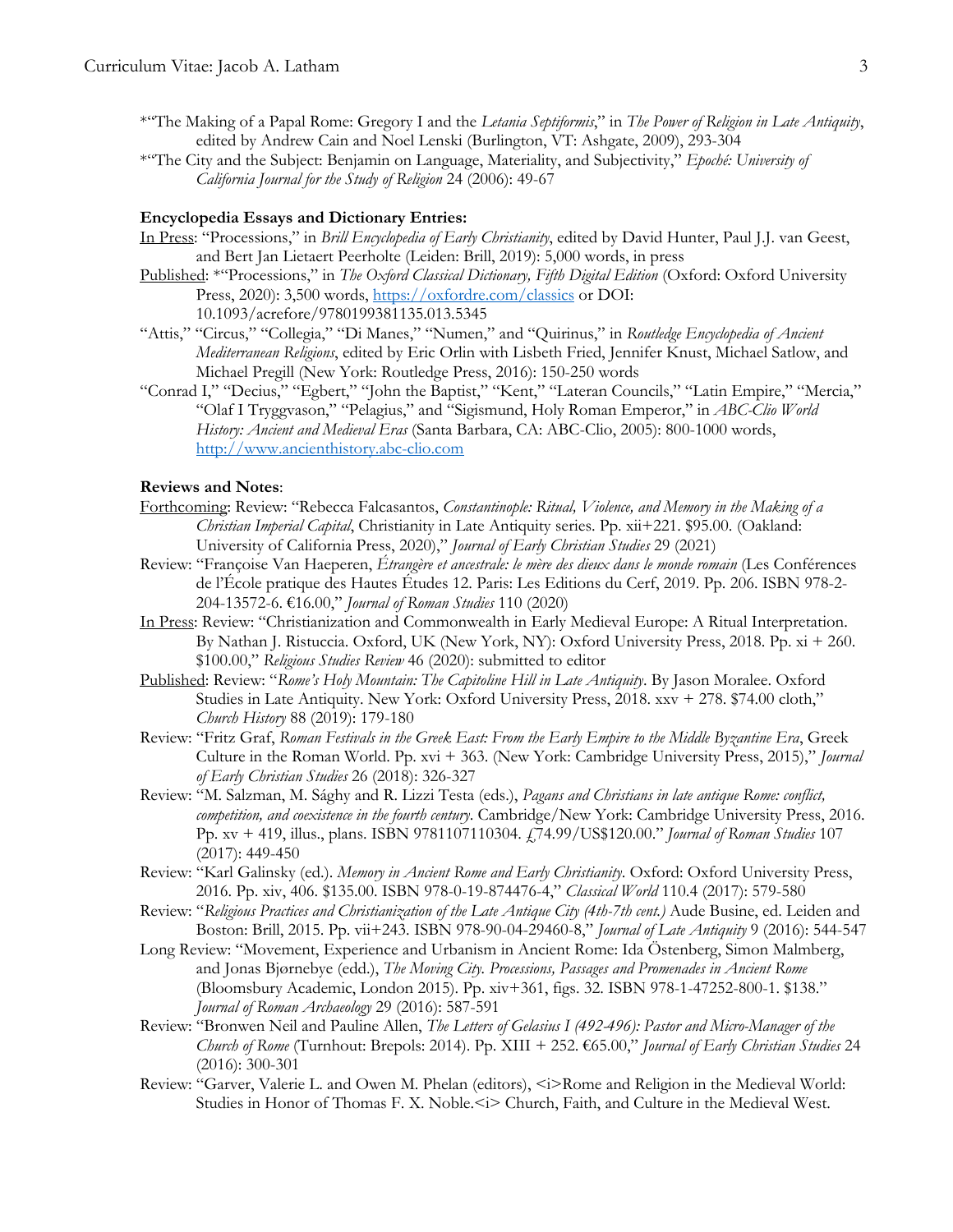Burlington, VT: Ashgate, 2014. Pp. xxviii, 349. \$139.95. 978-1-4724-2112-8," *The Medieval Review* (15.10.24): https://scholarworks.iu.edu/journals/index.php/tmr/article/view/20144/26224

- Review: "Douglas Boin, *Ostia in Late Antiquity* (New York: Cambridge University Press, 2013)," *The Classical Journal* 110 (2015): 505-507
- Review: "K. Harper, *From Shame to Sin: The Christian Transformation of Sexual Morality In Late Antiquity* (Revealing Antiquity 20). Cambridge, MA: Harvard University Press, 2013. Pp. xi + 304. ISBN 9780674072770. £29.95," *Journal of Roman Studies* 104 (2014): 358-359
- Note: with Ellen Muelberger, "Trends in Art and Religions in Antiquity at the Society of Biblical Literature Annual Meeting," *Henoch: Studies in Judaism and Christianity from Second Temple to Late Antiquity* 34 (2012): 188-189
- Review: "Venning (T.) (ed.) *A Chronology of the Roman Empire*. Introduction by John F. Drinkwater. Pp. xxiv + 850, maps. London and New York: Continuum. Cased, £150. ISBN: 978-1-4411-5478-1," *The Classical Review* 62.1 (2011) 317-318
- Review: "*The Rome of Pope Paschal I: Papal power, urban renovation, church rebuilding and relic translation, 817–824*. By Caroline J. Goodson. Cambridge Studies in Medieval Life and Thought: Fourth Series. Cambridge: Cambridge University Press, 2010, Cambridge: Cambridge University Press, 2010. xxi + 385 pp. \$99.00 cloth," *Church History* 80.2 (2011) 374-375
- Review: "Kate Cooper and Julia Hillner (editors), *Religion, Dynasty, and Patronage in Early Christian Rome, 300- 900*. Cambridge, Cambridge University Press, 2007, xv+327 pp., \$99.00 (hardback), ISBN 978-0-521- 87641-4," *Religion* 40.4 (2010) 333-335
- Review: "*Leo the Great and the Spiritual Rebuilding of a Universal Rome*. By Susan Wessel. Supplements to Vigiliae Christianae 93. Leiden: Brill, 2008. xii + 422 pp. \$191.00 cloth," *Church History* 79.3 (2010) 685-687
- Review: "Sarah Iles Johnston, editor, *Ancient Religions*. Cambridge, MA, Harvard University Press, 2007, xi+266 pp., \$19.95 (paperback), ISBN 9780674025486," *Religion* 39.3 (2009) 302-304
- Review: "Andrew S. Jacobs, *Remains of the Jews: The Holy Land and Christian Empire in Late Antiquity*, Stanford University Press, Stanford, CA (2004) ISBN 0804747059 xiv+249 pp., \$55.00," *Religion* 36.2 (2006) 113-115
- Note: "Research in the School of Classical Studies at the American Academy in Rome (2005-2006): Making Rome Christian: Ritual Processions and the Transformation of Classical Rome," *Memoirs of the American Academy in Rome* 51/52 (2006/2007), 372
- Note: "Le processioni cristiane nella Roma di epoca tardoantica," *AIACNews: Bolletino dell'Associazone Internazionale di Archeologia Classica* 2.1 (2006) 13-14

## **CONFERENCE, SEMINAR, AND PUBLIC PRESENTATIONS**

| November 2020    | Refereed: "Roman Strategies of Ritualization and the Performance of the <i>Pompa Circensis</i> ," |
|------------------|---------------------------------------------------------------------------------------------------|
|                  | American Academy of Religion (Boston, MA: November 21-24) and "The Invention of the               |
|                  | Kalendae Ianuariae (New Year's) in Late Antiquity: A Public Festival between "Pagan" and          |
|                  | Christian," Society of Biblical Literature (Online: November 29-December 10)                      |
| January 2020     | Refereed: "Romanitas between "pagans" and Christians: Christian Invective against Late            |
|                  | Antique Roman Traditional Religions," Society for Classical Studies (Washington DC: January       |
|                  | $2-5)$                                                                                            |
| November 2019    | Refereed: "Amor Consuetudinis between "Pagans" and Christians: Christian Polemic against          |
|                  | the Cult of Magna Mater in Late Antique Rome," Society of Biblical Literature (San Diego,         |
|                  | CA: November 23-26)                                                                               |
| August 2019      | Refereed: "Claiming Romanitas: Christian Polemic against the Cult of Magna Mater in Late          |
|                  | Antique Rome," XVIII International Conference on Patristics at Oxford University (Oxford:         |
|                  | <b>August 19-24</b> )                                                                             |
| <b>July 2019</b> | Refereed: "Bring Out Yer Dead': Public Funerary Rituals in Early Medieval Rome,"                  |
|                  | International Medieval Congress, University of Leeds (Leeds: July 1-4)                            |
| March 2019       | Refereed: "Processions as Crisis-Response: Social Formation and Ecclesiastical Authority,"        |
|                  | Shifting Frontiers in Late Antiquity XIII: Communal Responses to Local Disaster (Claremont, CA:   |
|                  | March 14-17)                                                                                      |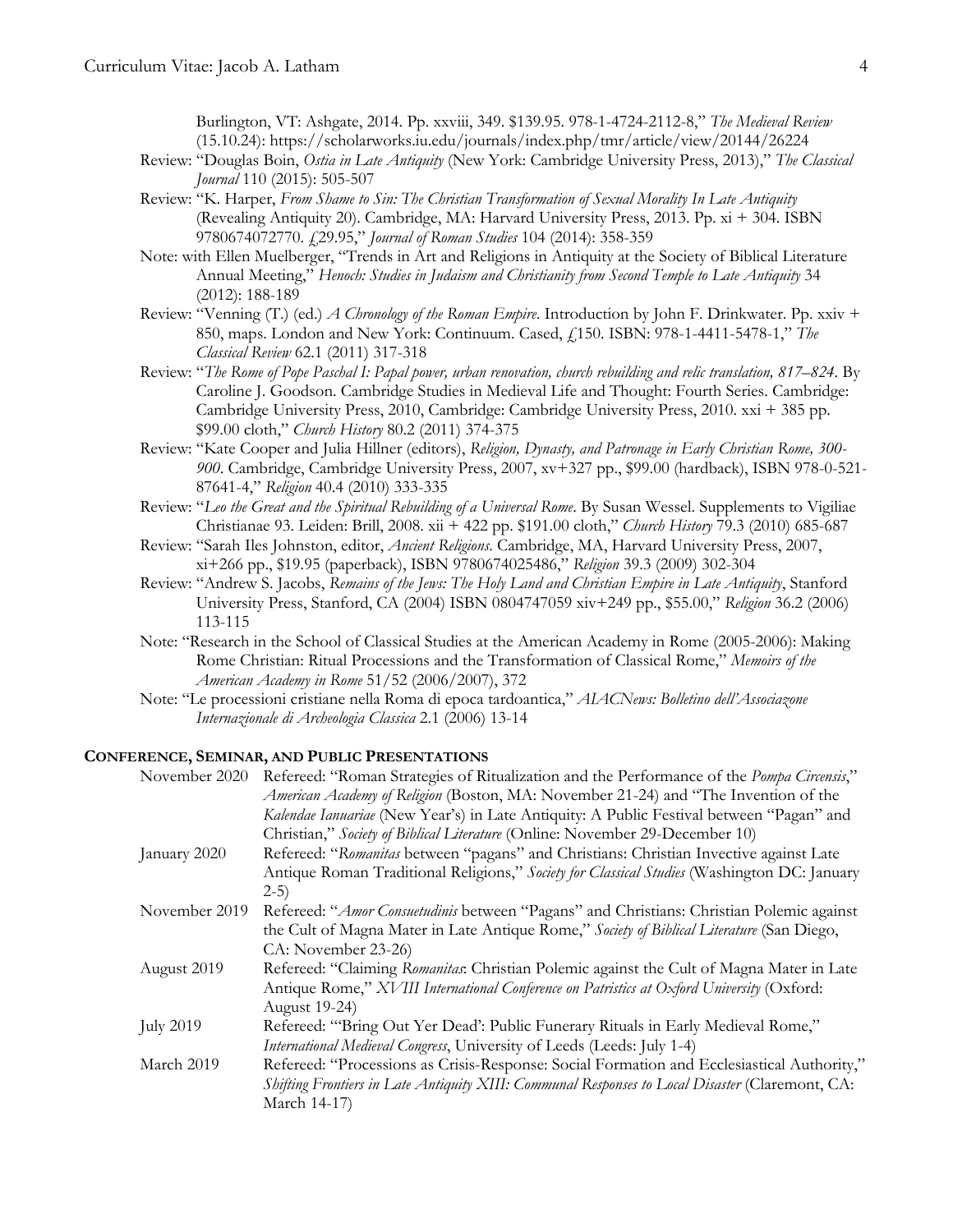| January 2019   | Refereed: "The Future of the Past: Fabius Pictor and Dionysios of Halicarnassos on the<br>Pompa Circensis (Dion. Hal. Ant. Rom. 7.70-72)," Archaeological Institute of America (San Diego,                |
|----------------|-----------------------------------------------------------------------------------------------------------------------------------------------------------------------------------------------------------|
| November 2018  | CA: January 3-6)<br>Refereed: "Old Hags and Stags': The New Year in the Late Antique Latin West," Society of<br>Biblical Literature (Denver, CO: November 17-20)                                          |
| January 2018   | Refereed: "Tensa or Triumphal Chariot? The Iconography of (Some) Empty Chariots on<br>Roman Imperial Coins," Archaeological Institute of America (Boston, MA: January 4-7)                                |
| November 2017  | Refereed: "Iter Pompae Circensis and the Image of Rome," Society of Biblical Literature (Boston,<br>MA: November 18-21)                                                                                   |
| May 2017       | Refereed: "Claiming Romanitas: Christian Invective against the Cult of Magna Mater in Late<br>Antique Rome," North American Patristics Society (Chicago, IL: May 25-27)                                   |
| January 2017   | Refereed: "Pompa Diaboli: Christian Rhetoric, Imperial Law, and the Roman Games," Society<br>for Classical Studies (Toronto, Ontario, Canada: January 5-8)                                                |
| November 2016  | Panelist: "Civic Space and Ritual Practice in Late Antiquity: New Perspectives," Society of<br>Biblical Literature (San Antonio, TX: November 19-22)                                                      |
| September 2016 | Public: "On the Road to the Arena: Religion, Power, and Roman Spectacle," Archaeological<br>Institute of America: North Alabama Chapter (Huntsville, AL: September 12)                                    |
| August 2016    | Seminar: "Ritual and the Christianization of Urban Space," Late Antiquity Faculty Research<br>Seminar (UTK Humanities Center: August 26)                                                                  |
| May 2016       | Refereed: "Ritual and the Christianization of Urban Space," North American Patristics Society<br>(Chicago, IL: May 26-28)                                                                                 |
| March 2016     | Invited: "Adventus Romam and Christianization from Constantine to Charlemagne," 13th<br>Annual Marco Symposium: 'Rome Beyond the Discourse of Renewal" (University of Tennessee,<br>Knoxville: March 4-5) |
| January 2016   | Refereed: "Imperial Cult in the Pompa Circensis," Society for Classical Studies (San Francisco,<br>CA: January 6-9)                                                                                       |
| November 2015  | Refereed: "Parading the Imperial Cult," Society for Biblical Literature (Atlanta, GA: November<br>$21-24$                                                                                                 |
| September 2015 | Seminar: "Rolling out the Red Carpet, Roman-Style: Adventus, Occursus and the<br>Christianization of Rome," Late Antiquity Faculty Research Seminar (UTK Humanities Center:<br>September 4)               |
| August 2015    | Refereed: "Adventus, Occursus, and the Christianization of Rome in Late Antiquity," Oxford<br>International Conference on Patristics XVII (Oxford, UK: August 10-14)                                      |
| January 2015   | Refereed: "The Pompa Circensis as an "Urban Image" of Rome: Symbolic Landscape and<br>Personal Resonance," Archaeological Institute of America (New Orleans, LA: January 8-11)                            |
| November 2014  | Refereed: "Gods and Game-Givers in the Pompa Circensis: Ritual and Remembrance," Society<br>of Biblical Literature (San Diego, CA: November 22-25)                                                        |
| October 2014   | Invited: "The Pompa Circensis in Late Antiquity: Christianization, Transformation,<br>Restoration," Regional Late Antiquity Consortium: ReLACs II (Vanderbilt University: October<br>24)                  |
| May 2014       | Refereed: "Rolling Out the Red Carpet Roman Style: Adventus, Occursus, and the<br>Christianization of Rome," North American Patristics Society (Chicago, IL: May 22-24)                                   |
| November 2013  | Refereed: "Performative Theology and Roman Ritual: Religious 'Thinking' in the Pompa<br>Circensis," Society of Biblical Literature (Baltimore, MD: November 23-26)                                        |
| November 2013  | Seminar: "The Ritual Rhythms of the Pompa Circensis: Gravity, Levity, Spectacle, and Ritual<br>Failure," Regional Late Antiquity Consortium: ReLACs I (University of Tennessee: November<br>1)            |
| November 2012  | Refereed: "Roman Spectacle between Topography and Memory: The Pompa Circensis,"<br>Society of Biblical Literature (Chicago, IL: November 17-20)                                                           |
| November 2012  | Refereed: "The Entanglements of (Roman) Texts and (Metroac) Artifacts in the Cult of<br>Magna Mater at Rome and Ostia," Society of Biblical Literature (Chicago, IL: November 17-<br>20)                  |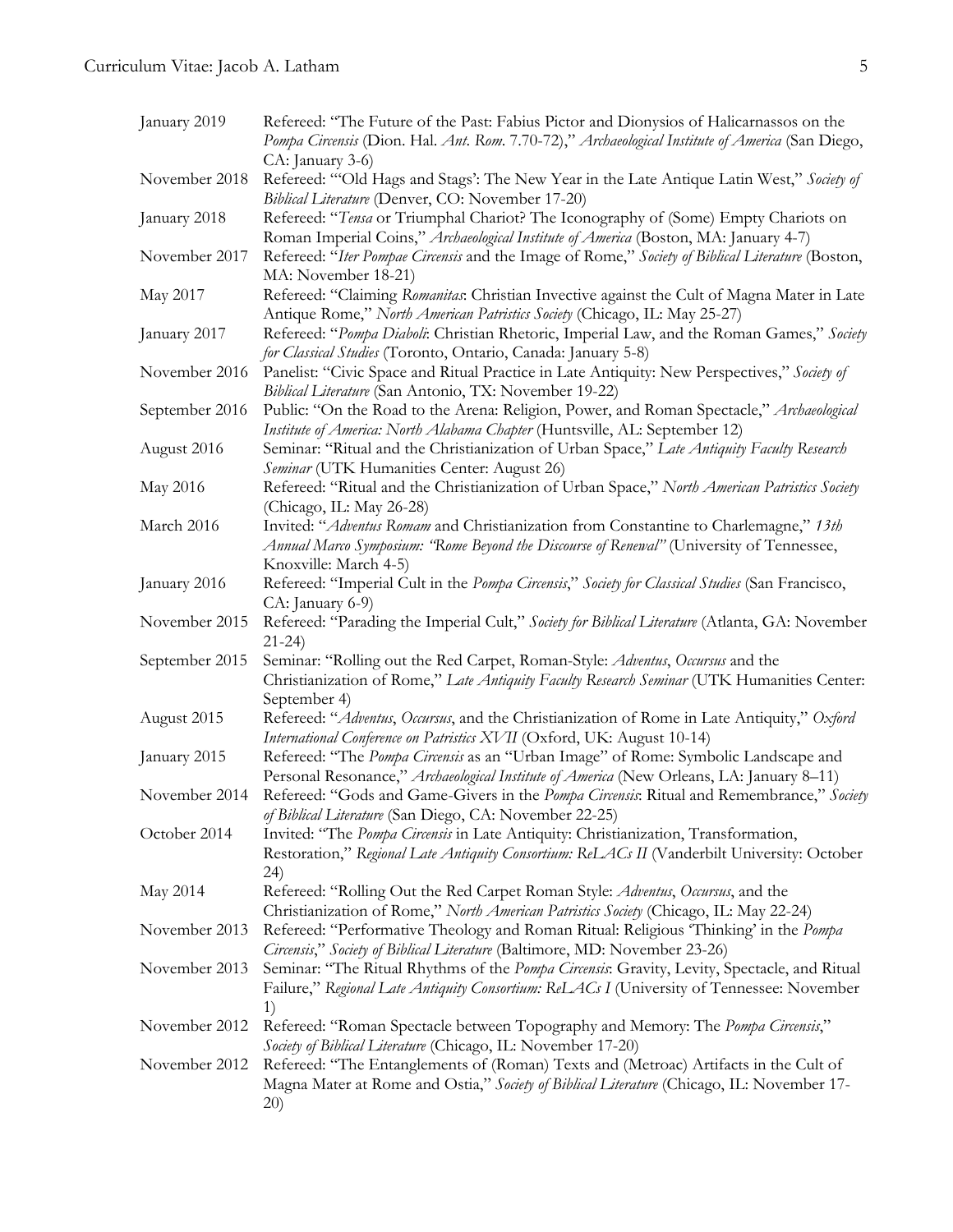# Curriculum Vitae: Jacob A. Latham 6

| August 2012   | Seminar: "Battling Bishops, the Roman Aristocracy, and the Contestation of Space in Late<br>Antique Rome," Late Antiquity Faculty Research Seminar (UTK Humanities Center: August<br>31)                                                                                                |
|---------------|-----------------------------------------------------------------------------------------------------------------------------------------------------------------------------------------------------------------------------------------------------------------------------------------|
| March 2012    | Refereed: "The Roman Aristocracy, Battling Bishops, and the Origins of Christian<br>Processions in Late Antique Rome," Sewanee Medieval Colloquium: "After Constantine: Religion<br>and Secular Power in Late Antiquity and the Middle Ages" (University of the South: March 30-<br>31) |
| February 2012 | Seminar: "Roman Rhetoric and Metroac Self-Representation: The Cult of Magna Mater in<br>Rome and its Environs," Late Antiquity Faculty Research Seminar (UTK Humanities Center:<br>February 17)                                                                                         |
| November 2011 | Refereed: "The Roman and the Foreign: Metroac Subculture at Rome and Ostia," Society of<br>Biblical Literature (San Francisco, CA: November 19-22)                                                                                                                                      |
| November 2010 | Refereed: "Contested Space: Intra-Christian Competition and Disputed Episcopal<br>Elections at Rome," Society of Biblical Literature (Atlanta, GA: November 20-23)                                                                                                                      |
| October 2010  | Invited: "From Literal to Spiritual Soldiers of Christ: The Contestation of Space in Late<br>Antique Rome," Geographies of Place: Interdisciplinary Humanities Center (UCSB: October 20)                                                                                                |
| January 2010  | Refereed: "Sub-cultural Representations: The Cult of Magna Mater at Rome and Ostia,"<br>Archaeological Institute of America (Anaheim, CA: January 6-9)                                                                                                                                  |
| November 2009 | "Imagining the Gods in the Pompa Circensis," Society of Biblical Literature (New Orleans, LA:<br>November 21-24)                                                                                                                                                                        |
| October 2009  | Seminar: "Performing Theology: Ritual Processions and Religious Thought in Classical<br>Rome," Research Fellows Colloquium: Interdisciplinary Humanities Center (UCSB: October 21)                                                                                                      |
| January 2009  | Seminar: "Fabulous Clap-Trap': Transgression and Roman Identity in the Processions of<br>Magna Mater," Ancient Borderlands: Interdisciplinary Humanities Center (UCSB: January 22)                                                                                                      |
| May 2008      | Refereed: "From Pagan Body to Christian Flesh: The Logic of Clement of Alexandria's<br>Paidagogos" North American Patristics Society (Chicago, IL: May 22-24)                                                                                                                           |
| December 2007 | Seminar: "The Ties that Bind: Overcoming Religious Fragmentation in Late Antique<br>Rome," Penates: Southern California Late Antiquity Group (UCLA: December 1)                                                                                                                         |
| November 2007 | Refereed: "Creating Christian Identities in Late Antique Rome," Society of Biblical Literature<br>(San Diego, CA: November 17-20)                                                                                                                                                       |
| March 2007    | Refereed: "The Beginnings of Christian Processions at Rome: Urban Authority and Public<br>Ritual," Annual University of California Conference on Late Antiquity: "City of God, City of Man"<br>(UCLA: March 29)                                                                         |
| March 2007    | Refereed: "Inventing Christian Rome: Ritual under Gregory I," Shifting Frontiers in Late<br>Antiquity VII: The Power of Religion in Late Antiquity (University of Colorado, Boulder: March<br>$22 - 25$                                                                                 |
| February 2007 | Seminar: "Sex and Tradition, War and Schism: The Origins of Roman Christian<br>Processions," Ancient Borderlands: Interdisciplinary Humanities Center (UCSB: February 12)                                                                                                               |
| June 2006     | Invited: "With Contrite Hearts and Tears of Devotion: Christian Identity and the letania<br>septiformis," Les frontières du profane dans l'Antiquité tardive: Fêtes et cérémonies dans l'Antiquité<br><i>tardives</i> (École française de Rome: June 2-3)                               |
| April 2006    | Seminar Invited: "On the Road to the Circus: The <i>Pompa Circensis</i> ," (American Academy in<br>Rome: April 10)                                                                                                                                                                      |
| December 2005 | Invited: "Le processioni cristiane nella Roma di epoca tardoantica," Associazone<br>Internazionale di Archeologia Classica (Rome, Italy: December 12)                                                                                                                                   |
| November 2005 | Refereed: "The Ritual (Re-) Creation of the Ancient City," American Academy of Religion<br>(Philadelphia, PA: November 19-22)                                                                                                                                                           |
| November 2005 | Refereed: "Christian Icon Processions and the Transformation of Late Antique Rome,"<br>Society of Biblical Literature (Philadelphia, PA: November 19-22)                                                                                                                                |
| June 2005     | Refereed: "Imagining the World: Late Antique Adventus and the Ancient Social<br>Imagination," North American Patristics Society (Chicago, IL: June 2-4)                                                                                                                                 |